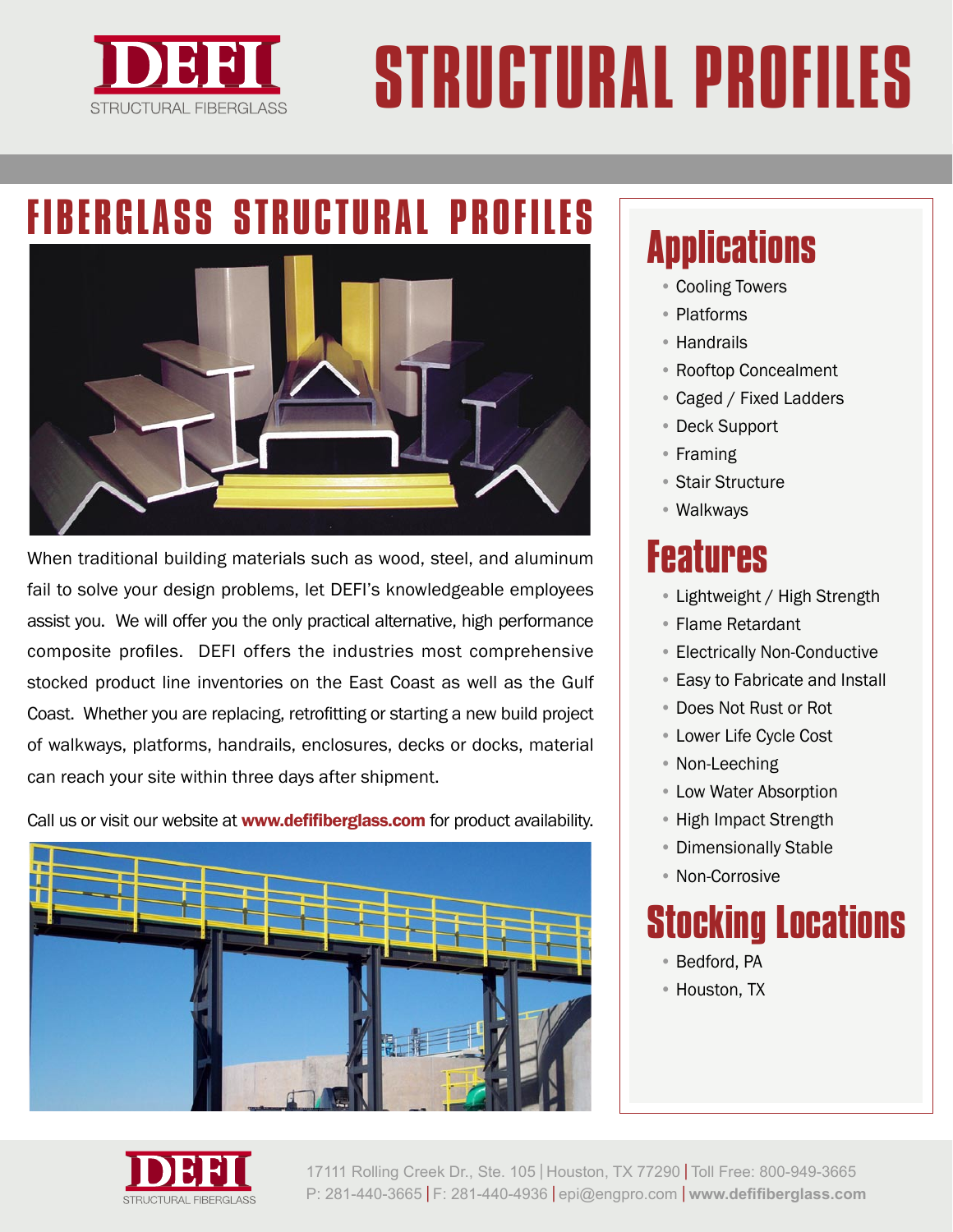#### Fiberglass reinforced plastic is one of the strongest and most durable materials in the world

Pultrusion is a manufacturing process for producing continuous lengths of fiberglass reinforced plastics shapes with a constant cross section.



Creels of unidirectional roving provide longitudinal tensile strength or the strength along the length of the profile.

or stitched fabric provide the profile with its<br>transverse properties or its strength across the<br>width of the profile Rolls of continuous filament mat, woven roving, transverse properties or its strength across the width of the profile.

All reinforcements are first fed the<br>forming guides that will begin to sha<br>glass fibers in to the finished profile. All reinforcements are first fed through preforming guides that will begin to shape the raw

The glass is then pulled into a resin bath that<br>saturates or "wets out" the reinforcements. saturates or "wets out" the reinforcements.

**5** add color, filler to enhance properties, and a catalyst to aid in curing or to turn it from a liquid The resin bath contains a mixture of resin, most commonly polyester or vinylester, pigments to catalyst to aid in curing or to turn it from a liquid to a solid.

**6** Surfacing veil is added to give the profile a resin rich surface and enhance the appearance of the final product.

**7** The wet out reinforcements now enter the heated pultrusion die. The heat begins the thermosetting reaction process the cures the finished profile

**8** The cured profile is now advanced by a caterpillar style puller to the cut off saw where it will be cut to its final length.

**9** The finished product is now put into inventory at one of our warehouses, sent to our state of the art fabrication center for secondary processing, or crated for shipment to the customer.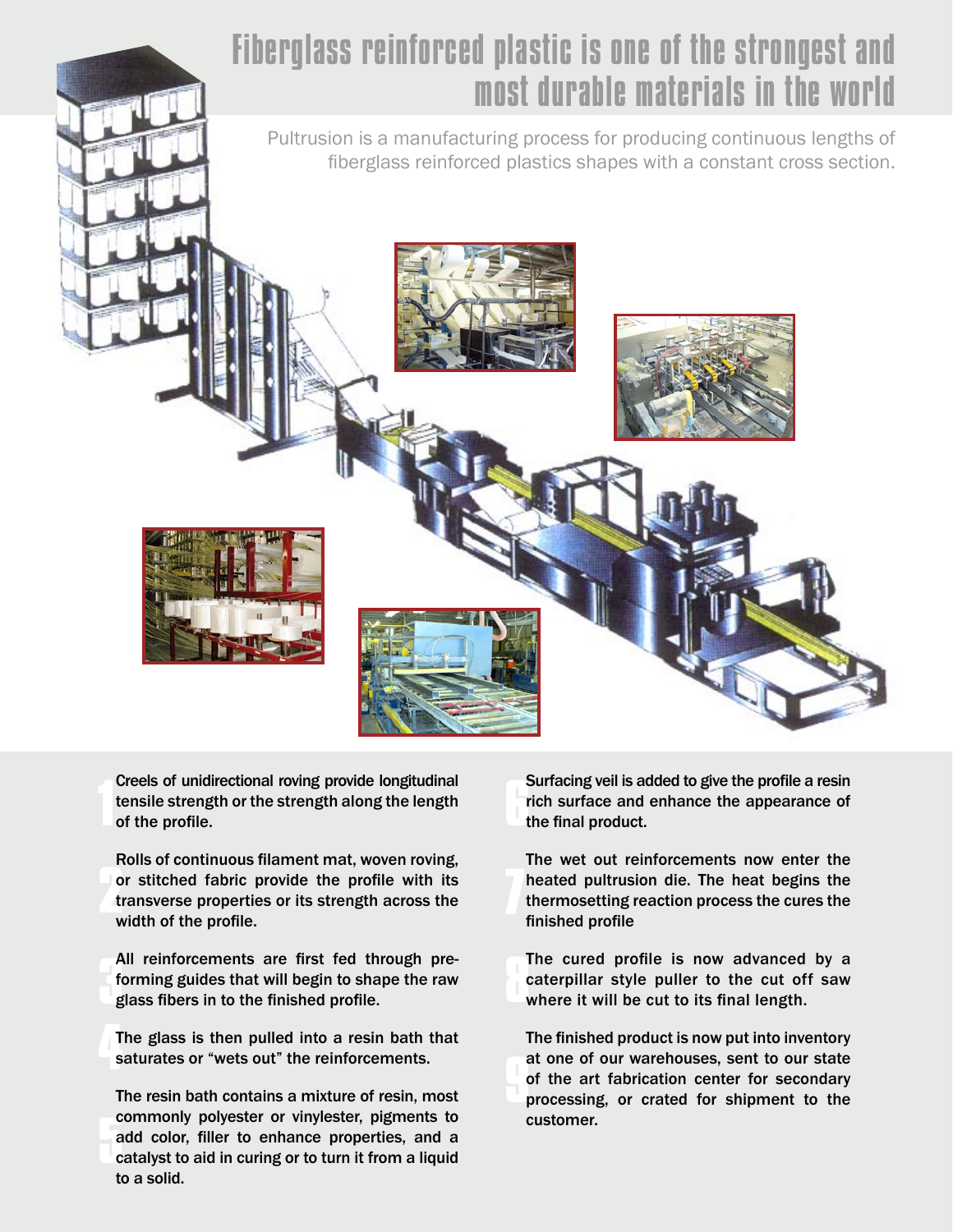### Product Availability List

|                          | EOUAL ANGLES |                    |
|--------------------------|--------------|--------------------|
| Size in Inches           | Lbs./Lin FT  | STOCKED NONSTOCKED |
| $1 \times 1/8$           | 0.19         | STD, FR, VE        |
| 1 1/2 x 3/16             | 0.44         | STD. FR            |
| $11/2 \times 1/4$        | 0.54         | STD. FR. VE        |
| $2 \times 1/4$           | 0.74         | STD, FR, VE        |
| $3 \times 1/4$           | 1.12         | STD, FR, VE        |
| $3 \times 3/8$           | 1.64         | STD, FR, VE        |
| $3 \times 1/2$           | 2.09         |                    |
| $4 \times 1/4$           | 1.51         | STD, FR, VE        |
| $4 \times 3/8$           | 2.21         | STD. FR. VE        |
| $4 \times 1/2$           | 2.92         | STD, FR, VE        |
| $6x4x1/2**$              | 3.65         | STD, FR            |
| $6 \times 3/8$ **        | 3.34         | STD, FR, VE        |
| $6 \times 1/2$ **        | 4.43         | STD, FR, VE        |
| "Stocked in FR 20' & 25' |              |                    |

| $2 \times 9/16 \times 1/8$                        | 0.28               | STD, FR     |  |
|---------------------------------------------------|--------------------|-------------|--|
| $3 \times 7/8 \times 1/4$                         | 0.78               | STD, FR,    |  |
| $3 \times 1 \times 1/4$                           | 0.85               | STD, FR, VE |  |
| $3 \times 11/2 \times 1/4$                        | 1.03               | <b>FR</b>   |  |
| 3 1/2 x 1 1/2 x 3/16 <sup>*</sup>                 | 0.92               | STD, FR     |  |
| $4 \times 11/8 \times 1/4$                        | 1.12               | STD, FR, VE |  |
| 4 x 1 3/8 x 3/16                                  | 0.94               | STD, FR     |  |
| 5 x 1 3/8 x 1/4                                   | 1.47               |             |  |
| 5 1/2 x 1 1/2 x 1/4*                              | 1.52               | STD, FR     |  |
| 6 x 1 5/8 x 1/4                                   | 1.68               | STD, FR, VE |  |
| 6 x 1 11/16 x 3/8                                 | 2.50               | STD, FR, VE |  |
| 8 x 2 3/16 x 1/4*                                 | 2.27               | <b>STD</b>  |  |
| 8 x 2 3/16 x 3/8                                  | 3.31               | STD, FR, VE |  |
| $10 \times 2 \frac{3}{4} \times \frac{1}{2^{**}}$ | 5.58               | STD, FR, VE |  |
| 11 1/2 x 2 3/4 x 1/2 5.58                         |                    |             |  |
| 12x3x1/2                                          | 6.35               |             |  |
| 14 x 3 1/2 x 3/4                                  | 10.96              |             |  |
| "Stocked in FR 20' & 25'                          | "Stocked in FR 24" |             |  |

| 3 1/2 x 1 1/2 x 3/16 1.12      |      | <b>FR</b>   |
|--------------------------------|------|-------------|
| $4 \times 2 \times 1/4$        | 1.58 | STD, FR, VE |
| 5 1/2 x 2 x 1/4                | 2.03 | FR          |
| 6x3x1/4                        | 2.52 | STD, FR, VE |
| 6x3x3/8                        | 3.53 | FR. VE      |
| 8x4x3/8                        | 4.36 | STD, FR, VE |
| $8x4x1/2**$                    | 5.79 | FR. VE      |
| 10x5x3/8                       | 5.56 |             |
| $10x5x1/2**$                   | 7.24 | FR. VE      |
| $12 \times 6 \times 1/2^{**}$  | 8.90 | FR. VE      |
| 18 x 3/8 x 4 1/2 x 1/2 8.55    |      |             |
| 24 x 3/8 x 7 1/2 x 3/4 15.10   |      |             |
| **Stocked in FR & VE 20' & 25' |      |             |

|                                | <b>EQUAL ANGLES</b> |                                |                                | <b>WF-BEAM</b>                                 |                                | □                                       | <b>SQUARE TUBE</b>                  |                          |
|--------------------------------|---------------------|--------------------------------|--------------------------------|------------------------------------------------|--------------------------------|-----------------------------------------|-------------------------------------|--------------------------|
| Size in Inches                 |                     | Lbs./Lin FT STOCKED NONSTOCKED | Size in Inches                 |                                                | Lbs./Lin FT STOCKED NONSTOCKED | Size in Inches                          |                                     | Lbs./Lin FT STOCKED NONS |
| 1 x 1/8                        | 0.19                | STD, FR, VE                    | $3 \times 3 \times 1/4$        | 1.71                                           | STD, FR, VE                    | $1 \times 1/8$                          | 0.34                                | STD, FR,                 |
| 1 1/2 x 3/16                   | 0.44                | STD, FR                        | $4 \times 4 \times 1/4$        | 2.36                                           | STD, FR, VE                    | $11/4 \times 1/8$                       |                                     |                          |
| 1 1/2 x 1/4                    | 0.54                | STD, FR, VE                    | $6 \times 6 \times 1/4$        | 3.48                                           | STD, FR, VE                    | $11/4 \times 1/4$                       | 0.74                                |                          |
| 2 x 1/4                        | 0.74                | STD, FR, VE                    | 6x6x3/8                        | 5.21                                           | STD, FR, VE                    | $11/2 \times 1/8$                       | 0.55                                | STD, FR <sup>*</sup> ,   |
| $3 \times 1/4$                 | 1.12                | STD, FR, VE                    | 8x8x3/8                        | 6.78                                           | FR, VE                         | $11/2 \times 1/4$                       | 0.98                                | $FR^*$ , VE $**$         |
| 3 x 3/8                        | 1.64                | STD, FR, VE                    | $8x8x1/2**$                    | 8.78                                           | FR, VE                         | $13/4 \times 1/8$                       | 0.61                                | $FR***$ , VE             |
| 3 x 1/2                        | 2.09                |                                | $10 \times 10 \times 3/8$      | 8.57                                           |                                | $13/4 \times 1/4$                       | 1.13                                | $FR^*$ , VE $**$         |
| 4 x 1/4                        | 1.51                | STD, FR, VE                    | $10 \times 10 \times 1/2^{**}$ |                                                | 11.02 FR, VE                   | $2 \times 1/8$                          | 0.70                                | STD, FR <sup>*</sup> ,   |
| 4 x 3/8                        | 2.21                | STD, FR, VE                    | $12 \times 12 \times 1/2^{**}$ | 13.69                                          | FR, VE                         | $2 \times 1/4$                          | 1.38                                | STD, FR <sup>*</sup> ,   |
| 4 x 1/2                        | 2.92                | STD, FR, VE                    |                                | **Stocked in FR 20' & 25'                      |                                | $21/4 \times 1/8$                       | 0.87                                | $FR***$                  |
| $6x4x1/2**$                    | 3.65                | STD, FR                        |                                |                                                |                                | $21/4 \times 1/4$                       | 1.67                                |                          |
| 6 x 3/8**                      | 3.34                | STD, FR, VE                    |                                | <b>FLAT SHEET</b>                              |                                | $21/2 \times 1/4$                       | 1.77                                | STD, FR                  |
| 6 x 1/2**                      | 4.43                | STD, FR, VE                    |                                |                                                |                                | $3 \times 1/8$                          | 1.09                                |                          |
| **Stocked in FR 20' & 25'      |                     |                                | $1/8$ x 48 x 96 $*$            | 1.30                                           | STD, FR, VE                    | $3 \times 1/4$                          | 2.13                                | STD, FR,                 |
|                                |                     |                                | $3/16 \times 48 \times 96^*$   | 1.83                                           | STD, FR, VE                    | $3 \times 3/8$                          | 3.02                                |                          |
|                                | <b>CHANNELS</b>     |                                | $1/4 \times 48 \times 96$      | 2.42                                           | STD, FR, VE                    | $31/2 \times 1/4$                       | 2.59                                | STD, FR                  |
| 2 x 9/16 x 1/8                 | 0.28                | STD, FR                        | $3/8 \times 48 \times 96^*$    | 3.43                                           | STD, FR, VE                    | $4 \times 1/4$                          | 2.97                                | STD, FR,                 |
| 3 x 7/8 x 1/4                  | 0.78                | STD, FR,                       | 1/2 x 48 x 96                  | 4.85                                           | STD, FR, VE                    | $4 \times 3/8$                          | 4.28                                | STD, FR                  |
| 3 x 1 x 1/4                    | 0.85                | STD, FR, VE                    | 5/8 x 48 x 96                  | 5.86                                           |                                | $6 \times 1/4$                          |                                     |                          |
| 3 x 1 1/2 x 1/4                | 1.03                | <b>FR</b>                      | $3/4 \times 48 \times 96$      | 6.82                                           |                                | $6 \times 3/8$                          | 6.48                                | STD, FR                  |
| 3 1/2 x 1 1/2 x 3/16* 0.92     |                     | STD, FR                        | 1 x 48 x 96                    | 8.75                                           |                                |                                         |                                     |                          |
| 4 x 1 1/8 x 1/4                | 1.12                | STD, FR, VE                    |                                | *144" Lengths also available in STD Resin only |                                |                                         | <b>THREADED ROD &amp; NUTS</b>      |                          |
| 4 x 1 3/8 x 3/16               | 0.94                | STD, FR                        |                                |                                                |                                | 3/8-16 UNC                              | 0.09                                | <b>VE GRAY</b>           |
| 5 x 1 3/8 x 1/4                | 1.47                |                                |                                | <b>FLAT SHEET</b>                              |                                | 1/2-13 UNC                              | 0.14                                | <b>VE GRAY</b>           |
| 5 1/2 x 1 1/2 x 1/4* 1.52      |                     | STD, FR                        |                                |                                                |                                | 5/8-11 UNC                              | 0.23                                | <b>VE GRAY</b>           |
| 6 x 1 5/8 x 1/4                | 1.68                | STD, FR, VE                    | $21/2 \times 3/16$             |                                                |                                | 3/4-10 UNC                              | 0.33                                | <b>VE GRAY</b>           |
| 6 x 1 11/16 x 3/8              | 2.50                | STD, FR, VE                    | $3 \times 1/4$                 |                                                |                                | <b>1-8 UNC</b>                          | 0.50                                | <b>VE GRAY</b>           |
| 8 x 2 3/16 x 1/4*              | 2.27                | <b>STD</b>                     | $3 \times 3/8$                 |                                                | <b>FR</b>                      | Threaded Rod available in 48" & 96" len |                                     |                          |
| 8 x 2 3/16 x 3/8               | 3.31                | STD, FR, VE                    | $3 \times 1/2$                 |                                                | <b>FR</b>                      |                                         | Square Nuts & Hex Head Nuts availab |                          |
| 10 x 2 3/4 x 1/2**             | 5.58                | STD, FR, VE                    | $4 \times 1/8$                 |                                                |                                |                                         |                                     |                          |
| 11 1/2 x 2 3/4 x 1/2 5.58      |                     |                                | $4 \times 1/4$                 |                                                |                                |                                         |                                     |                          |
| 12 x 3 x 1/2                   | 6.35                |                                | $4 \times 1/2$                 |                                                |                                |                                         | <b>EMBEDMENT ANGLE</b>              |                          |
| 14 x 3 1/2 x 3/4               | 10.96               |                                | $6 \times 1/4$                 |                                                |                                | $1 \times 11/2 \times 1/4$              |                                     | <b>VE GRAY</b>           |
|                                | *Stocked in FR 24'  |                                | $6 \times 1/2$                 |                                                |                                | $11/2 \times 11/2 \times 1/4$           |                                     | <b>VE GRAY</b>           |
| **Stocked in FR 20' & 25'      |                     |                                | $9 \times 1/4$                 |                                                |                                | $2 \times 11/2 \times 1/4$              |                                     | <b>VE GRAY</b>           |
|                                |                     |                                | $10 \times 1/4$                |                                                |                                |                                         |                                     |                          |
|                                | <b>I-BEAM</b>       |                                | $11 \times 1/4$                |                                                |                                |                                         |                                     |                          |
|                                |                     |                                | $12 \times 1/4$                |                                                |                                | ь                                       | <b>HANDRAIL CONNECTORS</b>          |                          |
| 3 1/2 x 1 1/2 x 3/16 1.12      |                     | <b>FR</b>                      | $20 \times 3/16$               |                                                |                                |                                         |                                     |                          |
| 4 x 2 x 1/4                    | 1.58                | STD, FR, VE                    | $20 \times 1/4$                |                                                |                                | 4 1/4 x 1 1/4 Fixed 0.87 STD YELL       |                                     |                          |
| 51/2 x 2 x 1/4                 | 2.03                | <b>FR</b>                      | $24 \times 1/8$                |                                                |                                | 4 1/2 x 1 1/2 Fixed 1.32 STD YELL       |                                     |                          |
| 6x3x1/4                        | 2.52                | STD, FR, VE                    | $24 \times 1/4$                |                                                |                                | 4 1/4 x 1 1/4 Adjust. 0.87 STD YELL     |                                     |                          |
| 6 x 3 x 3/8                    |                     | 3.53 FR, VE                    |                                |                                                |                                | 4 1/2 x 1 1/2 Adjust. 1.32 STD YELL     |                                     |                          |
| 8 x 4 x 3/8                    | 4.36                | STD, FR, VE                    |                                | <b>FLAT BAR</b>                                |                                |                                         |                                     |                          |
| $8x4x1/2^{**}$                 | 5.79                | FR, VE                         | $5/8 \times 1/4$               |                                                |                                |                                         |                                     |                          |
| 10 x 5 x 3/8                   | 5.56                |                                | $3/4 \times 1/4$               |                                                |                                | ᆫ                                       | <b>RECTANGULAR TUBE</b>             |                          |
| $10 \times 5 \times 1/2^{**}$  | 7.24                | FR, VE                         | $1 \times 1/8$                 |                                                |                                | $4 \times 1 \times 1/8$                 | 0.92                                | <b>FR</b>                |
| $12\times 6\times 1/2^{**}$    | 8.90                | FR, VE                         | $11/4 \times 3/16$             |                                                |                                | $4 \times 1/8 \times 2 \times 1/4$      | 1.52                                | STD, FR                  |
| 18 x 3/8 x 4 1/2 x 1/2 8.55    |                     |                                | $13/4 \times 1/4$              |                                                |                                | $4 \times 2 \times 1/4$                 | 1.58                                |                          |
| 24 x 3/8 x 7 1/2 x 3/4 15.10   |                     |                                | $2 \times 1/2$                 |                                                |                                | 4 3/8 x 1 3/8 x 1/8 x 1/16              |                                     |                          |
| **Stocked in FR & VE 20' & 25' |                     |                                |                                |                                                |                                | 5x2x1/8                                 | 1.24                                |                          |
|                                |                     |                                |                                |                                                |                                | 5 1/8 x 2 1/8 x 3/16 1.83               |                                     |                          |
|                                |                     |                                | ш                              | <b>SQUARE BAR</b>                              |                                | 6x4x1/4                                 | 3.77                                | $FR^*$                   |
|                                |                     |                                | $1 \times 1$                   |                                                | 0.81 STD WHITE                 | 6 1/2 x 1/4 x 2 x 1/2                   |                                     | 3.56                     |
|                                |                     |                                |                                |                                                |                                |                                         |                                     |                          |

1 1/4 x 1 1/4 1.71 STD YELLOW 1 1/2 x 1 1/2 1.90 STD YELLOW

NOTE: All Stock Lengths are 20' unless otherwise noted.

#### Resin Series

STD - Standard Non Fire Retardant Polyester (Olive Green) FR - Fire Retardant Polyester (Dark Gray & Yellow)

VE - Vinylester Fire Retardant (Beige & Yellow)

Solid Rod is stocked in STD White and VE Gray

|                   | EQUAL ANGLES          |                    | I                                              | <b>WF-BEAM</b>            |                    | □              |                               | <b>SQUARE TUBE</b>             |                                         | $\circ$                   | <b>ROUND TUBE</b>   |
|-------------------|-----------------------|--------------------|------------------------------------------------|---------------------------|--------------------|----------------|-------------------------------|--------------------------------|-----------------------------------------|---------------------------|---------------------|
|                   | Lbs./Lin FT           | STOCKED NONSTOCKED | Size in Inches                                 | Lbs./Lin FT               | STOCKED NONSTOCKED | Size in Inches |                               | Lbs./Lin FT                    | STOCKED NONSTOCKED                      | Size in Inches            | Lbs./Lin FT         |
|                   | 0.19                  | STD, FR, VE        | $3 \times 3 \times 1/4$                        | 1.71                      | STD, FR, VE        | $1 \times 1/8$ |                               | 0.34                           | STD, FR, VE                             | 1x.100                    |                     |
|                   | 0.44                  | STD, FR            | $4 \times 4 \times 1/4$                        | 2.36                      | STD, FR, VE        |                | $11/4 \times 1/8$             |                                |                                         | $1 \times 1/8$            | 0.28                |
|                   | 0.54                  | STD, FR, VE        | 6 x 6 x 1/4                                    | 3.48                      | STD. FR. VE        |                | $11/4 \times 1/4$             | 0.74                           |                                         | $11/4 \times 1/4$         | 0.60                |
|                   | 0.74                  | STD, FR, VE        | 6x6x3/8                                        | 5.21                      | STD, FR, VE        |                | $11/2 \times 1/8$             | 0.55                           | STD, FR <sup>*</sup> , VE <sup>**</sup> | $11/2 \times 1/8$         | 0.39                |
|                   | 1.12                  | STD, FR, VE        | 8x8x3/8                                        | 6.78                      | FR, VE             |                | $11/2 \times 1/4$             | 0.98                           | $FR^*$ , $VE^{**}$                      | $11/2 \times 1/4$         | 0.83                |
|                   | 1.64                  | STD, FR, VE        | $8x8x1/2**$                                    | 8.78                      | FR, VE             |                | $13/4 \times 1/8$             | 0.61                           | FR***, VE***                            | $13/4 \times 1/8$         | 0.54                |
|                   | 2.09                  |                    | $10 \times 10 \times 3/8$                      | 8.57                      |                    |                | $13/4 \times 1/4$             | 1.13                           | FR*, VE***                              | $13/4 \times 1/4$         | 0.93                |
|                   | 1.51                  | STD, FR, VE        | $10 \times 10 \times 1/2^{**}$                 | 11.02                     | FR, VE             | $2 \times 1/8$ |                               | 0.70                           | STD, FR <sup>*</sup> , VE <sup>**</sup> | $2 \times 1/8$            | 0.70                |
|                   | 2.21                  | STD, FR, VE        | $12 \times 12 \times 1/2^{**}$                 | 13.69                     | FR, VE             | $2 \times 1/4$ |                               | 1.38                           | STD, FR*, VE**                          | $2 \times 1/4$            | 1.06                |
|                   | 2.92                  | STD, FR, VE        |                                                | **Stocked in FR 20' & 25' |                    |                | $21/4 \times 1/8$             | 0.87                           | $FR***$                                 | 3x.100                    | 0.70                |
|                   | 3.65                  | STD, FR            |                                                |                           |                    |                | $21/4 \times 1/4$             | 1.67                           |                                         | $3 \times 1/4$            | 1.72                |
|                   | 3.34                  | STD, FR, VE        |                                                |                           |                    |                | $21/2 \times 1/4$             | 1.77                           | STD, FR                                 | $3 \times 1/2$            | 3.07                |
|                   | 4.43                  | STD, FR, VE        |                                                | <b>FLAT SHEET</b>         |                    | $3 \times 1/8$ |                               | 1.09                           |                                         | $4.89 \times 1/8$         | 1.81                |
|                   | ocked in FR 20' & 25' |                    | $1/8 \times 48 \times 96$                      | 1.30                      | STD, FR, VE        | $3 \times 1/4$ |                               | 2.13                           | STD, FR, VE                             | $4.89 \times 3/16$        | 2.97                |
|                   |                       |                    | $3/16 \times 48 \times 96$                     | 1.83                      | STD, FR, VE        | $3 \times 3/8$ |                               | 3.02                           |                                         |                           |                     |
|                   | <b>CHANNELS</b>       |                    | $1/4 \times 48 \times 96$ *                    | 2.42                      | STD, FR, VE        |                | $31/2 \times 1/4$             | 2.59                           | STD, FR                                 |                           | <b>SPECIAL SHAP</b> |
|                   |                       |                    | $3/8 \times 48 \times 96$                      | 3.43                      | STD, FR, VE        | $4 \times 1/4$ |                               | 2.97                           | STD, FR, VE                             | <b>Door Frame</b>         |                     |
| /8                | 0.28                  | STD, FR            | $1/2 \times 48 \times 96$                      | 4.85                      | STD, FR, VE        | $4 \times 3/8$ |                               | 4.28                           | STD, FR                                 | 5 3/4 x 2 5/8 x 3/16 1.63 |                     |
| 4                 | 0.78                  | STD, FR,           | $5/8 \times 48 \times 96$                      | 5.86                      |                    | $6 \times 1/4$ |                               |                                |                                         | <b>Toe Plate</b>          |                     |
|                   | 0.85                  | STD, FR, VE        | $3/4 \times 48 \times 96$                      | 6.82                      |                    | $6 \times 3/8$ |                               | 6.48                           | STD, FR                                 | $4 \times 5/8 \times 1/8$ |                     |
| L/4               | 1.03                  | <b>FR</b>          | 1x48x96                                        | 8.75                      |                    |                |                               |                                |                                         | <b>Ladder Rung</b>        |                     |
| $x\frac{3}{16}$ * | 0.92                  | STD, FR            | *144" Lengths also available in STD Resin only |                           |                    |                |                               | <b>THREADED ROD &amp; NUTS</b> |                                         | $1.25 \times 160$         |                     |
| /4                | 1.12                  | STD, FR, VE        |                                                |                           |                    |                |                               |                                |                                         | <b>Threshold</b>          |                     |
| /16               | 0.94                  | STD, FR            |                                                | <b>LIAT QUEET</b>         |                    |                | 3/8-16 UNC                    | 0.09                           | <b>VE GRAY</b>                          | $51/2 \times 1/4$         | 1.07                |
| $\Lambda$         | 1.17                  |                    |                                                |                           |                    |                | $4/0.40$ $\mu$ M <sub>O</sub> |                                | $0.44 \times 0.004$                     |                           |                     |

| 3/8-16 UNC | 0.09 | <b>VE GRAY</b> |
|------------|------|----------------|
| 1/2-13 UNC | 0.14 | <b>VE GRAY</b> |
| 5/8-11 UNC | 0.23 | <b>VE GRAY</b> |
| 3/4-10 UNC | 0.33 | <b>VE GRAY</b> |
| 1-8 UNC    | 0.50 | <b>VE GRAY</b> |
|            |      |                |

Threaded Rod available in 48" & 96" lengths Square Nuts & Hex Head Nuts available

|                            | FMRFIIMFNT ANGIF |  |                |
|----------------------------|------------------|--|----------------|
| $1 \times 11/2 \times 1/4$ |                  |  | <b>VE GRAY</b> |
| 1 1/2 x 1 1/2 x 1/4        |                  |  | <b>VE GRAY</b> |
| $2 \times 11/2 \times 1/4$ |                  |  | <b>VE GRAY</b> |



4 1/4 x 1 1/4 Fixed 0.87 STD YELLOW 4 1/2 x 1 1/2 Fixed 1.32 STD YELLOW 4 1/4 x 1 1/4 Adjust. 0.87 STD YELLOW 4 1/2 x 1 1/2 Adjust. 1.32 STD YELLOW

|                                    | FCTANGIII AR TIIRF |             |  |  |  |  |
|------------------------------------|--------------------|-------------|--|--|--|--|
| $4 \times 1 \times 1/8$            | 0.92               | <b>FR</b>   |  |  |  |  |
| $4 \times 1/8 \times 2 \times 1/4$ | 1.52               | STD, FR, VE |  |  |  |  |
| $4 \times 2 \times 1/4$            | 1.58               |             |  |  |  |  |
| 4 3/8 x 1 3/8 x 1/8 x 1/16         |                    |             |  |  |  |  |
| 5x2x1/8                            | 1.24               |             |  |  |  |  |
| 5 1/8 x 2 1/8 x 3/16 1.83          |                    |             |  |  |  |  |
| 6x4x1/4                            | 3.77               | $FR^*$      |  |  |  |  |
| 6 1/2 x 1/4 x 2 x 1/2              |                    | 3.56        |  |  |  |  |
| *Stocked in FR 20' & 25' lengths   |                    |             |  |  |  |  |

| ∩                                                                            | <b>ROUND TUBE</b> |                                  |
|------------------------------------------------------------------------------|-------------------|----------------------------------|
| Size in Inches                                                               | Lbs./Lin FT       | STOCKED NONSTOCKED               |
| 1 x .100                                                                     |                   |                                  |
| $1 \times 1/8$                                                               | 0.28              | STD, FR                          |
| $11/4 \times 1/4$                                                            | 0.60              |                                  |
| $11/2 \times 1/8$                                                            | 0.39              | STD, FR                          |
| $11/2 \times 1/4$                                                            | 0.83              | <b>FR</b>                        |
| $13/4 \times 1/8$                                                            | 0.54              |                                  |
| $13/4 \times 1/4$                                                            | 0.93              |                                  |
| $2 \times 1/8$                                                               | 0.70              |                                  |
| $2 \times 1/4$                                                               | 1.06              | STD, FR                          |
| 3x.100                                                                       | 0.70              |                                  |
| $3 \times 1/4$                                                               | 1.72              |                                  |
| $3 \times 1/2$                                                               | 3.07              | <b>STD</b>                       |
| 4.89 x 1/8                                                                   | 1.81              |                                  |
| 4.89 x 3/16                                                                  | 2.97              |                                  |
|                                                                              |                   |                                  |
| <b>SPECIAL SHAPES</b>                                                        |                   |                                  |
| Door Frame<br>5 3/4 x 2 5/8 x 3/16 1.63                                      |                   | <b>STD WHITE</b>                 |
| <b>Toe Plate</b><br>$4 \times 5/8 \times 1/8$                                |                   | $FR^*$ , VE $^*$                 |
| <b>Ladder Rung</b><br>1.25 x .160                                            |                   | $FR^*$ , VE*                     |
| Threshold<br>$51/2 \times 1/4$                                               | 1.07              |                                  |
| Channel Flight/Gray<br>3x6x1/8x3/16<br>3x8x1/8x3/16                          | 1.34<br>1.48      | STD - Drk Gray<br>STD - Drk Gray |
| Angle Flight/Gray<br>$6 \times 1/8 \times 3 \times 1/4$<br>8 x 1/8 x 3 x 1/4 |                   |                                  |

12" x 1 25/32 x 3/32

Corner Column 7 27/32 x 7 27/32 x 3/8

Center Column 10 27/32 x 7 27/32 x 3/8

Deck Board 12 x 2 1/8 x 3/16\*\* 2.93 24 x 1 1/8 x various thickness\*\* 24 x 1 1/2 x .175\*\* 5.49

Stocked in FR & VE Yellow Only \*\* Deck Board is stocked in FR Dark Gray with and without Grit Top Surface

| ٠     | ROD  |            |
|-------|------|------------|
| 1/8   | 0.01 | <b>STD</b> |
| 3/16  | 0.02 | <b>STD</b> |
| 1/4   | 0.04 | <b>STD</b> |
| 5/16  | 0.07 | <b>STD</b> |
| 3/8   | 0.10 | STD. VE    |
| 1/2   | 0.16 | STD, VE    |
| 5/8   | 0.26 | STD, VE    |
| 3/4   | 0.38 | STD. VE    |
| 7/8   |      |            |
| 1     | 0.67 | STD, VE    |
| 1 1/4 | 0.99 | <b>STD</b> |
| 11/2  | 1.51 | STD, FR    |
| ⌒     |      |            |